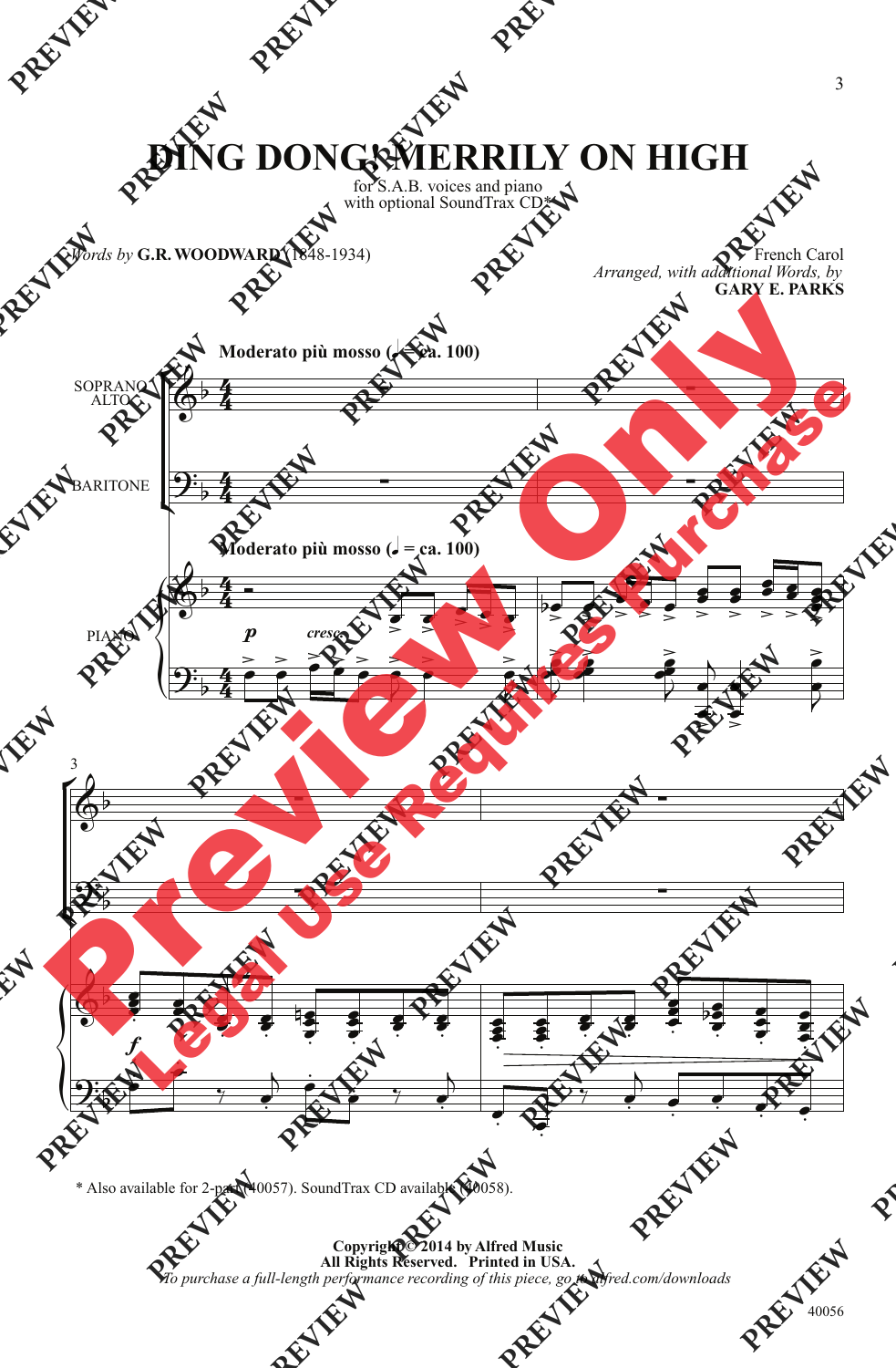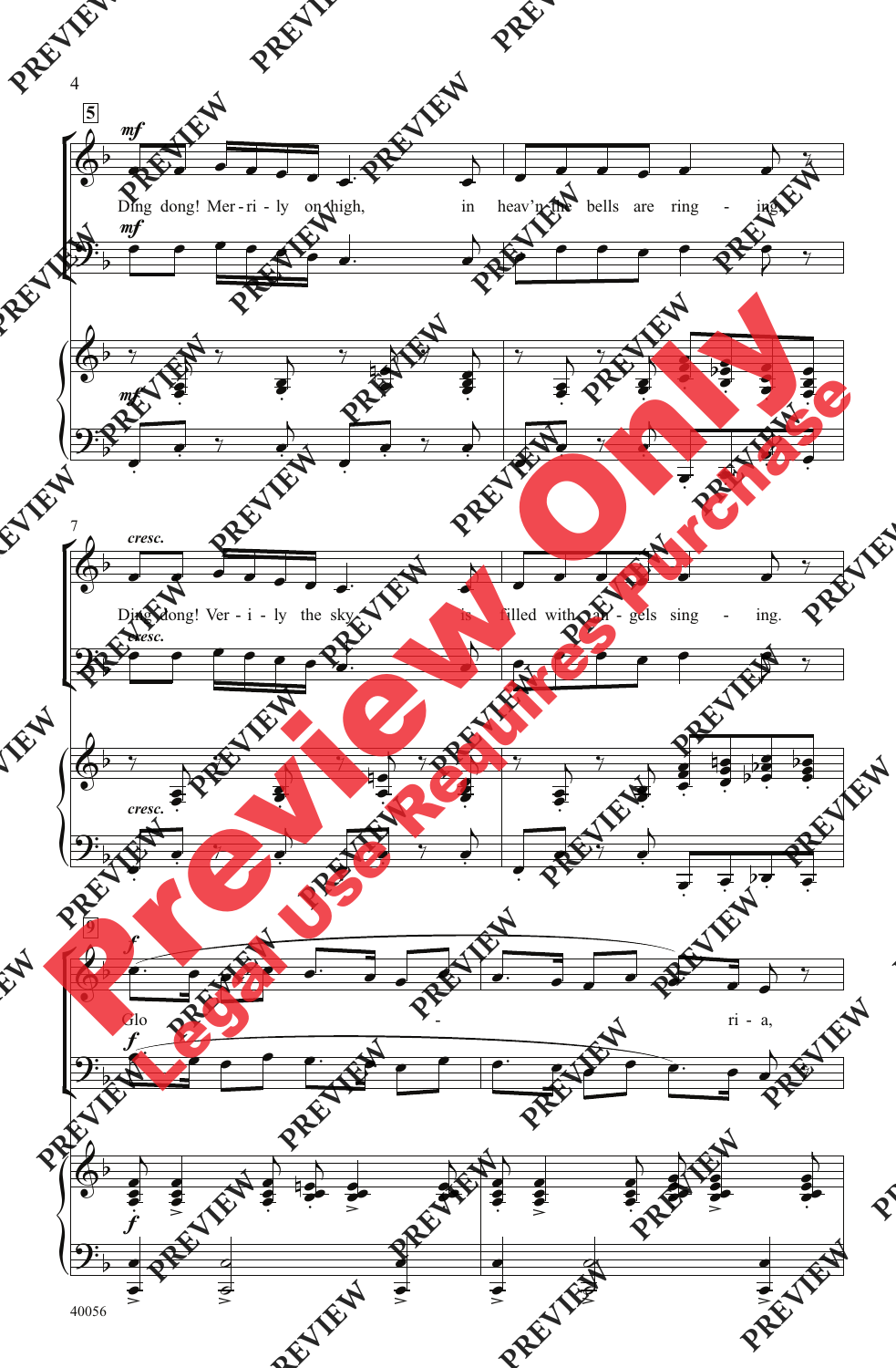![](_page_2_Figure_0.jpeg)

5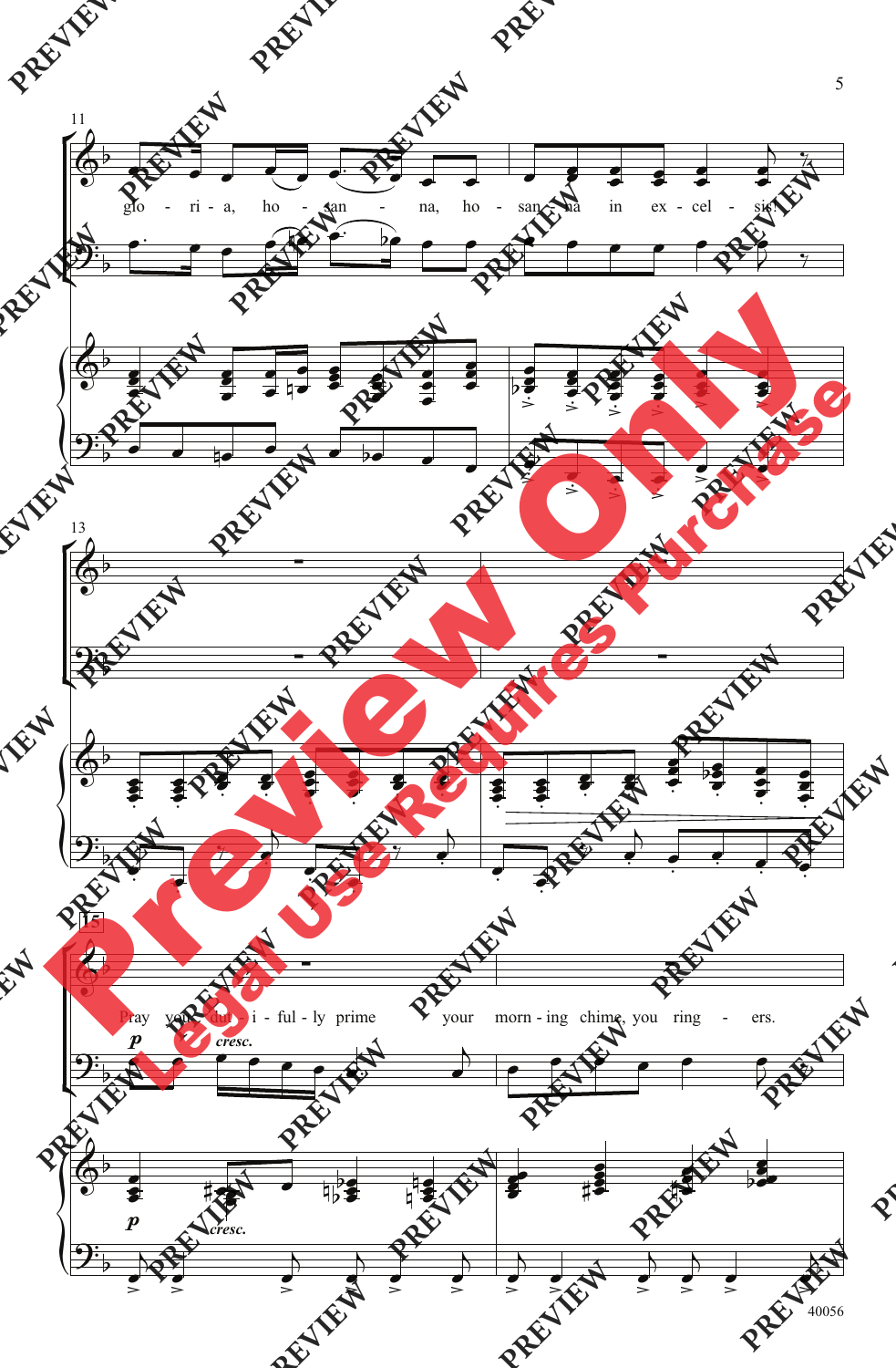![](_page_3_Figure_0.jpeg)

40056

6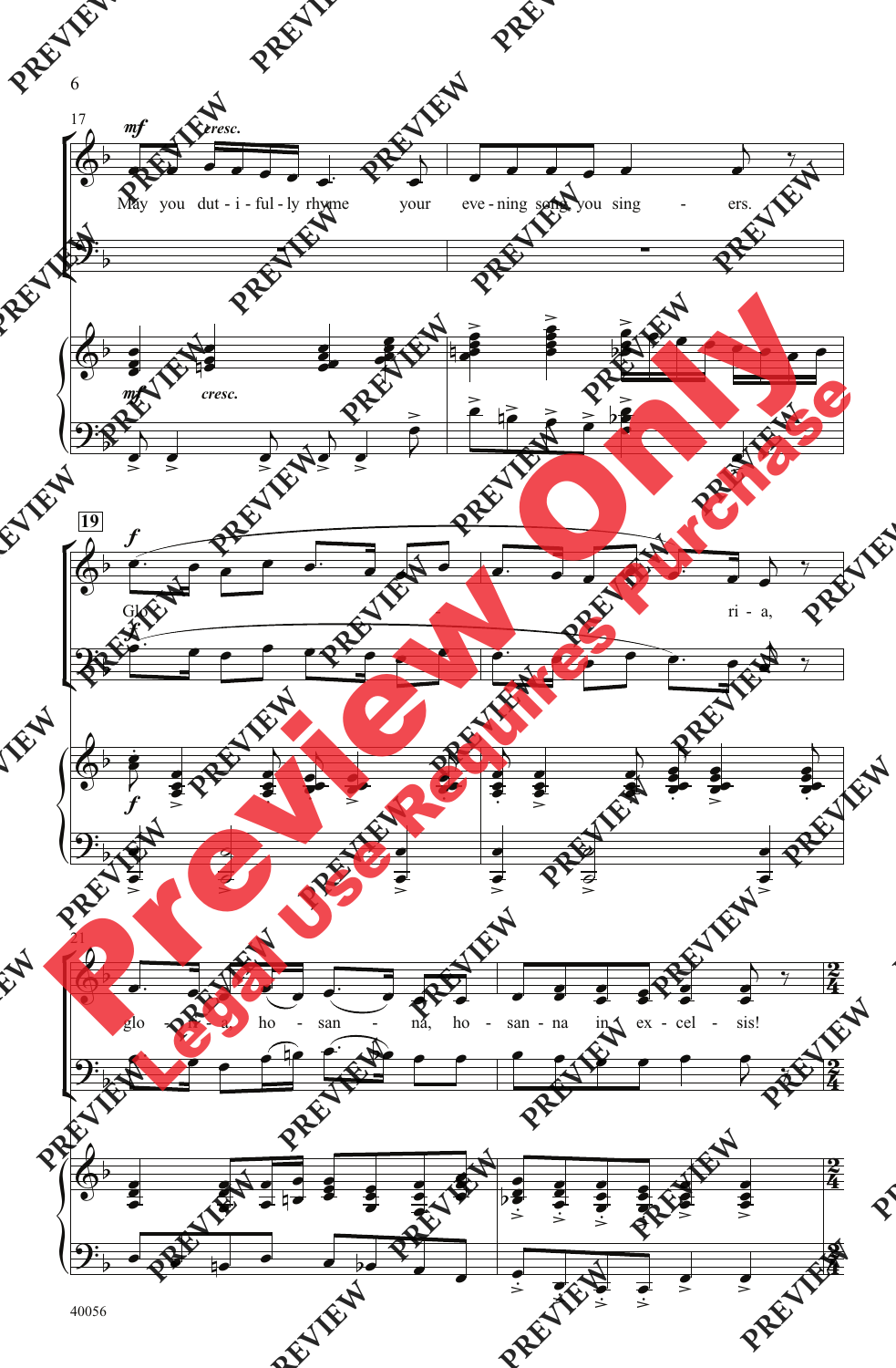![](_page_4_Figure_0.jpeg)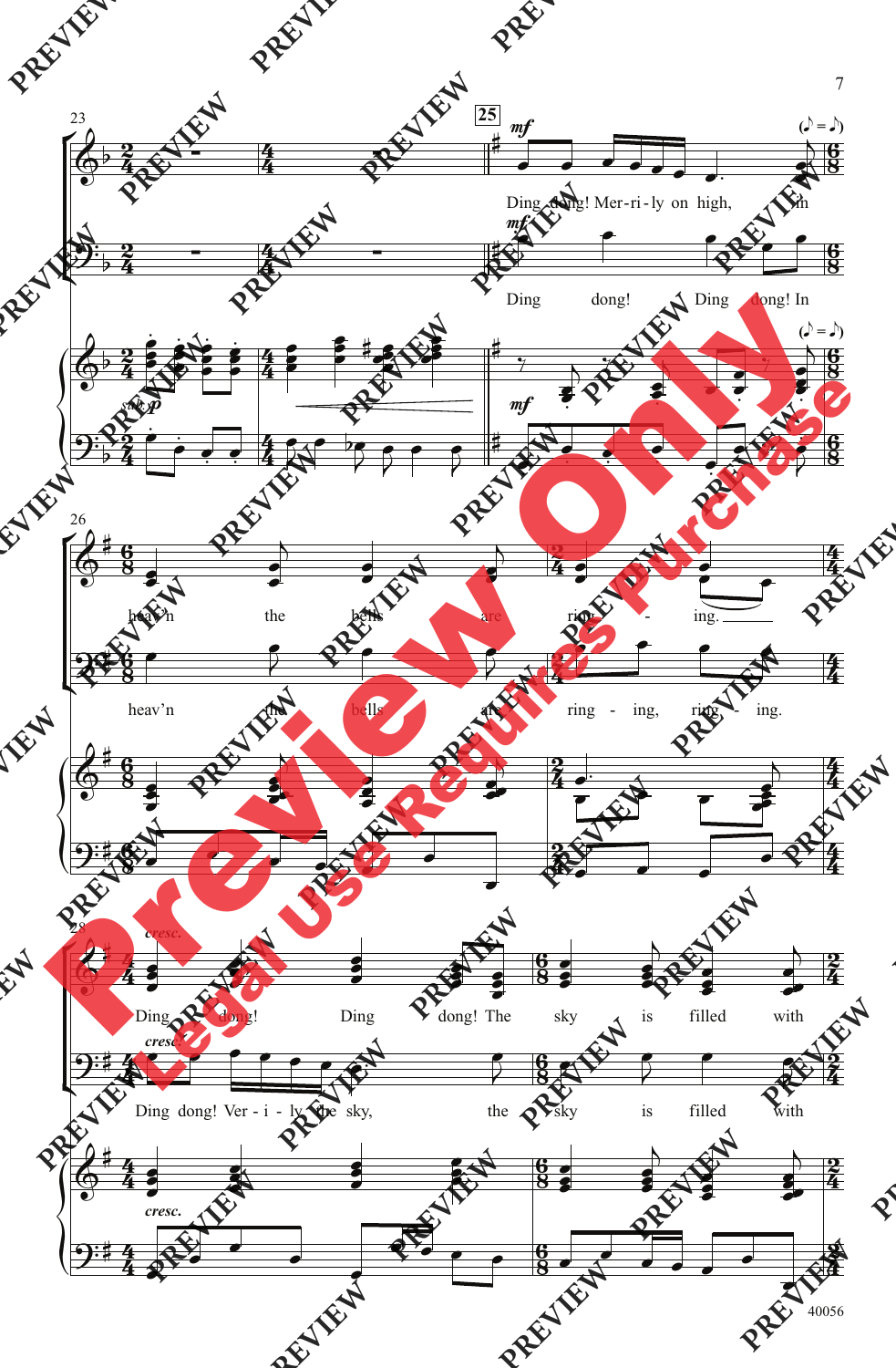![](_page_5_Figure_0.jpeg)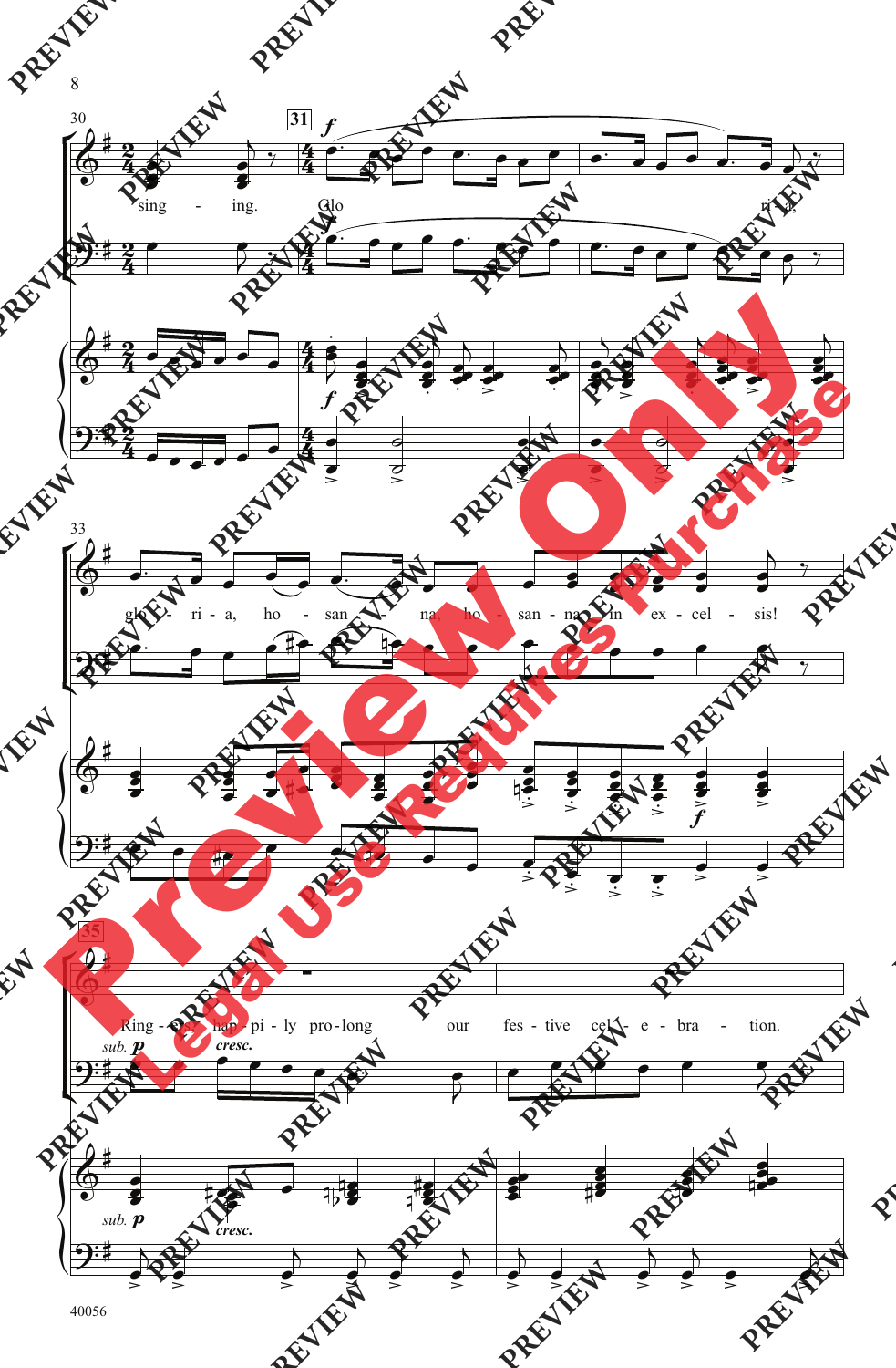![](_page_6_Figure_0.jpeg)